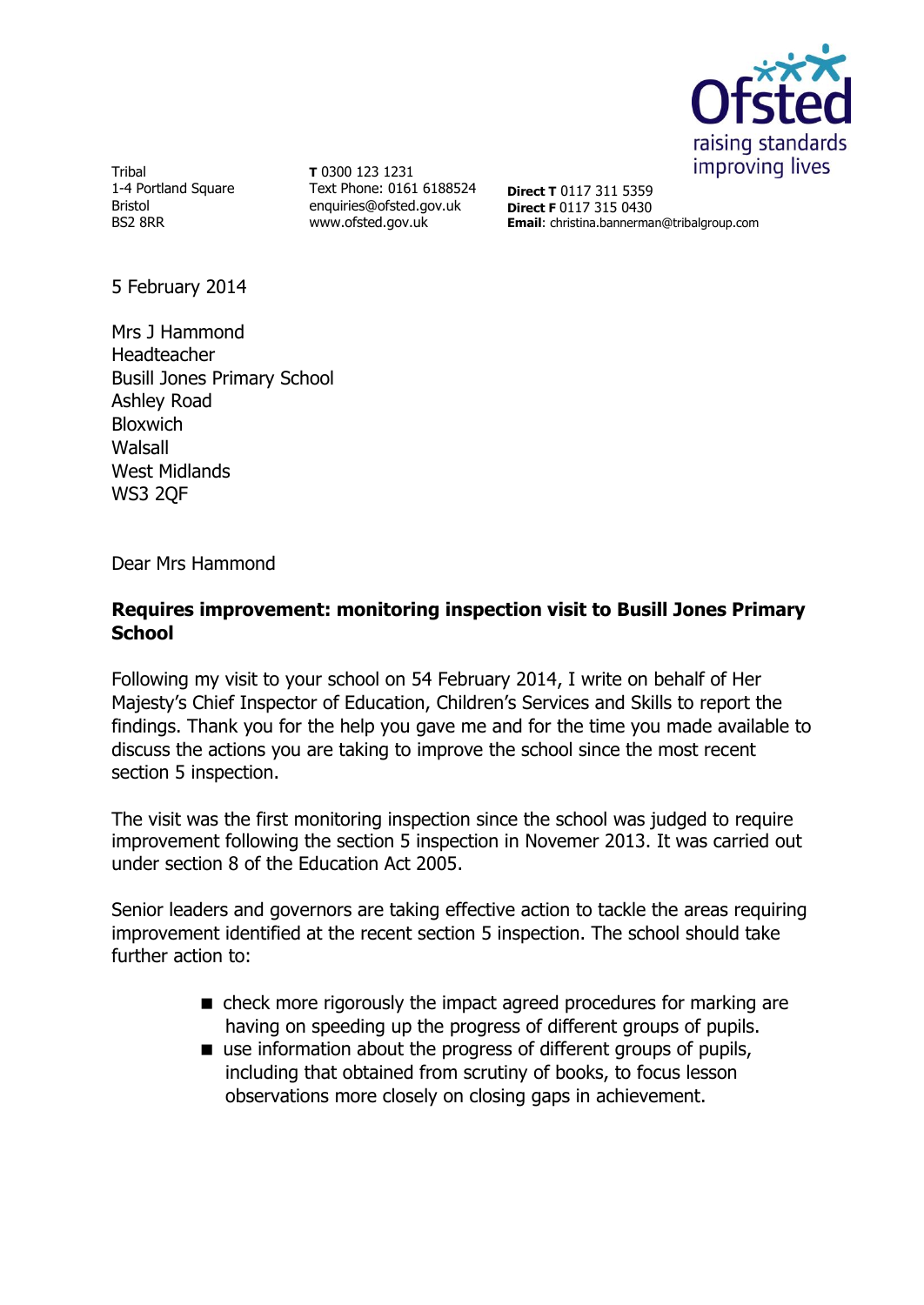

# **Evidence**

During the visit, meetings were held with you and other senior leaders, five members of the governing body and two representatives of the local authority to discuss the action taken since the last inspection. The school development plan and Early Years Foundation Stage action plan were evaluated. Other documents were examined, including information about pupils' current achievement. Short visits were made to classrooms to talk to pupils about their learning as well as to look at the work in their books.

## **Context**

Two teachers, both in the Early Years Foundation Stage, are currently absent. The school anticipates this will be for some time and has produced an action plan to ensure children continue to make good progress, as was identified at the last inspection.

### **Main findings**

Following the last inspection, you and other leaders acted swiftly to amend existing action plans. This has ensured a sharp focus on the areas for improvement identified at that time. You use these plans well to keep track of actions taken and the impact they are having. For some actions, such as improving the quality of teaching, you have set measures of success that are too broad, so you find it difficult to say at any given point, precisely whether the school is on track to achieve its long term goals.

You have trained teachers to make better use of information about pupils' achievement to set challenging work. As a result, teachers expect more of pupils and help them reach higher levels in their work. This is why pupils' progress has improved in many classes. However, some pupils are still not making good progress in some subjects, because teachers do not always pitch the level of challenge accurately. Pupils' books showed that some able mathematicians spend too long repeating work they can already do. Some pupils who struggle with writing are not making good progress because they have undemanding tasks, such as cutting out words and pictures, instead of using this time to practise language skills.

Additional adults, who work alongside teachers, have been given advice on how to use their time more effectively to support learning. During the short visits made to classrooms, all adults were well focused on supporting learning. Some teachers report an improvement in pupils' recall of number facts as a result of this sharper focus.

Since the last inspection, teachers have become more confident in following the agreed procedures for marking pupils' work. They now regularly give pupils guidance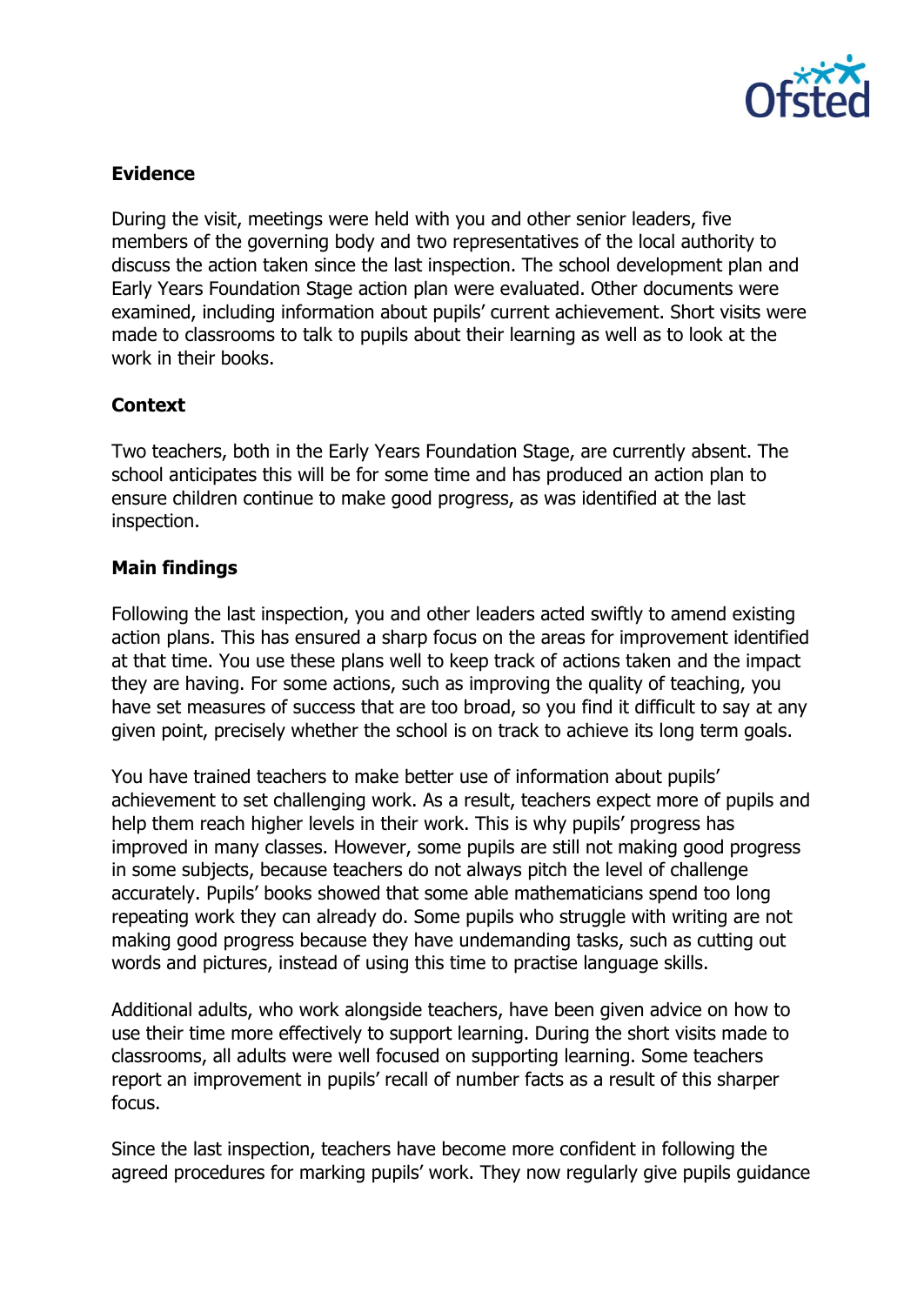

on how to improve. Teachers and pupils know these as 'next steps'. These next steps are most effective when they are precise and are closely linked to errors in the work or difficulties experienced by a pupil. Pupils' progress is further accelerated when teachers expect the improvement to be practised straight away, then check that pupils can apply these new skills in the future. Nevertheless, marking in some books lacks these strong features, so is having limited impact on pupils' progress.

You and your deputy headteacher visit classrooms frequently to check the quality of teaching. These observations form the basis of your judgements of the effectiveness of individual teachers. You do not make sufficient use of the work in pupils' books to build a picture of the impact of teaching upon learning over longer periods of time to ensure these judgements are accurate. You and other leaders use a timetable to ensure you regularly look at pupils' books to identify what is working well and what needs to be developed. These checks do not focus sharply enough on evidence of progress made by pupils. Therefore, you miss opportunities to give teachers precise advice on how to improve the learning of particular pupils. The interval between checks is too long, so concerns are not followed up quickly enough to drive rapid improvement. This has resulted in a steady rate of improvement in teaching, rather than a rapid one.

Governors have grown in confidence and so are now much better at challenging you about what is working well and whether pupils' are making better progress. They are reflective and have actively looked for ways to improve, including organising training to help them understand achievement information. They share your ambition for pupils at this school and are committed to success.

Ofsted may carry out further visits and, where necessary, provide further support and challenge to the school until its next section 5 inspection. You have agreed to provide HMI with termly achievement updates and copies of your headteacher's report to each meeting of the governing body.

### **External support**

The light touch support given to the school by the local authority has enabled you to demonstrate that improvements made before the last inspection are being sustained. The local authority will continue to challenge you to show this through half-termly Progress Review Group meetings. You are being well supported by the partnership with an outstanding school. Opportunities for teachers to observe good or better teaching have contributed to improvements in pupils' progress. Support for subject leaders has strengthened the capacity of leadership to build on the improvements made to date.